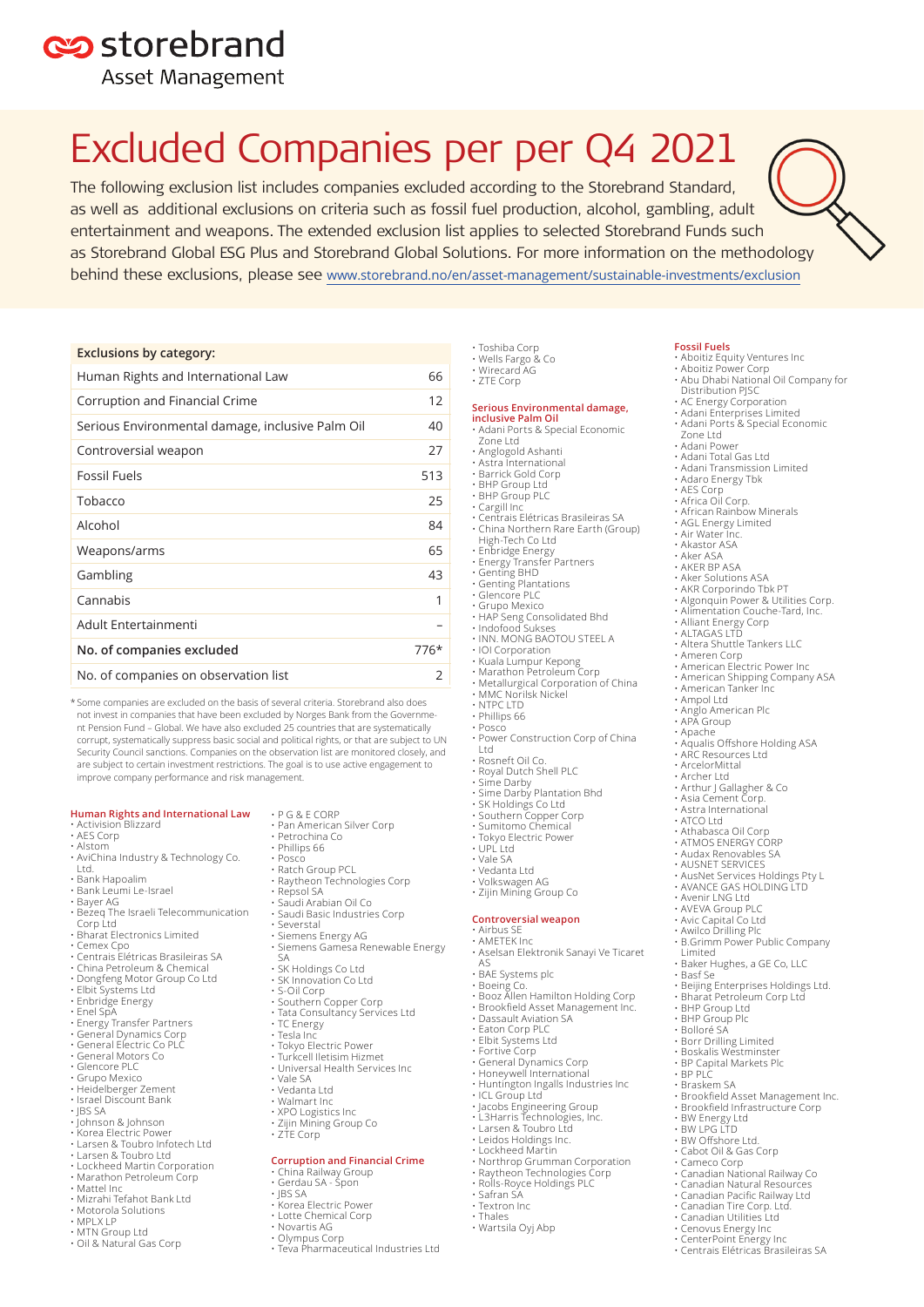- Centrica
- 
- 
- 
- 
- 
- 
- CEZ AS<br>• CHENIERE ENERGY INC<br>• Chevron Corp<br>• China CSSC Holdings Ltd<br>• CHINA GAS HOLDINGS LTD<br>• China High Speed Transmission<br>• Equipment Group Co Ltd<br>• China Longyuan Power Group Cor-<br>• China Merchants Energy Shipping
- 
- 
- Co., Ltd. China Oilfield Services China Petroleum & Chemical China Power International Develop-
- 
- ment Ltd CHINA RESOURCES GAS GROUP LT
- China Resources Power Holdings China Shenhua Energy
- 
- 
- CHIYODA CORP Chubu Electric Power Company Inc.
- Chugoku Electric Power Cia Paranaense de Energia
- 
- 
- CITIC Ltd. CK Hutchison Holdings Ltd. CK Infrastructure Holdings Ltd
- 
- 
- Clariant AG Reg CLP Holdings CMS Energy Corp Cnooc Ltd
- 
- Coal India Ltd Colbun SA
- 
- Colruyt SA Companhia Energética de Minas
- Gerais SA Concordia Maritime AB
- 
- ConocoPhillips Consolidated Edison Inc
- 
- CONTACT ENERGY LTD Continental Resources Inc/ok
- 
- 
- CORE LABORATORIES N.V. COSAN SA INDUSTRIA COMERCIO COSCO SHIPPING Energy Transpor-
- 
- tation Co., Ltd. Costco Wholesale Corp CPFL ENERGIA SA D/S Norden
- 
- 
- Daelim Industrial Co Ltd Daewoo Shipbuilding
- 
- DCC PLC Delek Group Ltd.
- 
- 
- 
- 
- Delta Air Lines, Inc. Denbury Inc Devon Energy Dialog Group Bhd. Diamond Offshore Drilling, Inc. Diamondback Energy Inc
- 
- DNO ASA DOF ASA
- 
- Dominion Energy Inc Drilling Co of 1972 A/S/The DTE Energy Corp
- 
- Duke Energy E.ON SE
- 
- Ecopetrol SA Edison International
- EDP Energias de Portugal SA EDP Energias do Brasil SA Eidesvik Offshore ASA Electricite de France SA
- 
- 
- 
- Electricity Generating PCL Electromagnetic Geoservices ASA
- 
- Emera Inc Empire Co. Ltd.
- Empresas Copec SAC
- Enagas Enbridge Energy
- 
- Endesa Endur ASA
- 
- Enea S.A. Enel Americas S.A. Sponsored ADR
- 
- Enel Chile S.A. Enel Finance International NV
- Enel Generacion Chile S.A. Enel SpA
- 
- 
- Energa SA Energisa SA Enerplus Corp. Eneva S.A.
- 
- 
- Engie Brasil SA Engie Energia Chile S.A.
- Engie SA<br>• Engie SA<br>• Eni SnA
- 
- 
- Eni SpA ENN Energy Holdings Ltd ENN Natural Gas Co., Ltd. EnQuest PLC ENSCO ROWAN PLC Entergy Corporation
- 
- 
- 
- 
- 
- 
- EOG Resources EQT Corp Equatorial Energia SA Equinor ASA Equitrans Midstream Corp Essential Utilities Inc
- 
- Euronav NV
- Evergy Inc.
- 
- Eversource Energy Evraz Plc
- Exelon Corp Exxaro Resources
- 
- Exxon Mobil Corp. First Pacific Co. Ltd.
- 

• Genting BHD

ny Limited • GNL Quintero S.A. • Golar LNG Ltd • GRUPA LOTOS SA • Grupo Carso • GS Holding Corp

• Halliburton Corp

Incorporated

Ltd.

- FirstEnergy Corp Flex Lng Ltd Flowserve Corp FLSmidth & Co. A/S
- 

• Fomento Economico Mexicano SAB de CV • Formosa Chemicals & Fibre Corporation • Formosa Petrochemical Co • Formosa Taffeta Co., Ltd. • Fortis Inc • Fortum Oyj • Franco-Nevada Corp. • Frontline Ltd • Gail India

• Liaoning Cheng Da Co., Ltd. • Loews Corp. • Lukoil PJSC • Lundin Petroleum AB • LX Holdings Corp • LyondellBasell Industries

• Qatar Fuel-Woqod QSC • Qatar Gas Transport Co Ltd

• Range Resources Corp • Ratch Group PCL • Reach Subsea ASA • Reliance Industries Ltd. • Reliance Power Limited • Repsol SA • Rieber Shipping AS • Rio Tinto Ltd • Rio Tinto PLC

• Rosneft Oil Co.<br>• Rosneft Oil Co.<br>• Royal Dutch Shell PLC

• Saudi Arabian Oil Co • Saudi Electricity Co. • SCHLUMBERGER LTD • SD Standard Drilling Plc

• Seadrill Ltd • SEMPRA ENERGY • SEVERSTAL • SFL Corp Ltd

• SDIC Power Holdings Co Ltd • Seabird Exploration Ltd

• Shaanxi Coal Industry Co Ltd • Shanghai Electric Power Company Limited • Shanxi Lu'an Environmental Energy

Development Co Ltd • Shanxi Meijin Energy Co Ltd • Shanxi Xishan Coal and Electricity Power Co. Ltd. • Shelf Drilling Ltd

• Shenergy Company • Shenzen Energy Group • Shikoku Electric Power • Shougang Fushan Resources Group

Limited • Siccar Point Energy Bonds PLC

Co. Ltd. • SK Holdings Co Ltd • SK Innovation Co Ltd • SK Networks Co., Ltd. • Snam SpA • SNC-Lavalin Group Inc • S-Oil Corp • Solstad Farstad ASA • South32 Ltd • Southern Company • Southern Copper Corp • SSE PLC

• Stolt-Nielsen Ltd • Subsea 7 SA • SULZER AG • Sumitomo Corp. • SunCoke Energy, Inc. • Suncor Energy • Surgutneftegas OJSC • Taiwan Cement Corp • Taiyo Nippon Sanso Corp. • Targa Resources Corp • Tata Steel Ltd. • Tatneft PJSC • TAURON Polska Energia S.A.

• TBEA Co., Ltd. • TC Energy • TechnipFMC PLC • Teck Resources Ltd

• Tenaris • Tesco Plc

ASA • Thai Oil PCL

• Torm Plc • Total SA

Eletrica • Transocean Ltd.

• Teekay LNG Partners LP • Tenaga Nasional

• Toho Gas • Tohoku Electric Power Co • Tokyo Electric Power • TOKYO GAS CO LTD • Tongkun Group Co Ltd

• TOURMALINE OIL CORP • Towngas China Co. Ltd. • Toyota Tsusho • Transmissora Alianca de Energia

• Tethys Oil AB • TGS Nopec Geophysical Company

• Siem Offshore Inc • Siemens Energy AG • Sinopec Engineering Group Co Ltd • SINOPEC SHANGHAI PETR. A • Sinopec Shanghai Petrochemical

• Sasol Ltd

• Quanta Services Inc • Questerre Energy Corp • Rabigh Refining & Petrochemical Co. • RAK Petroleum plc

• Roadster Finance DAC • Rongsheng Petro Chemical Co Ltd

• Royal Dutch Shell PLC • RWE AG • Samsung Engenireeng • Samsung Heavy Industries Co Ltd • San Miguel Corporation • Santos Ltd • Sany Heavy Equipment International Holdings Company Limited • SAPURAKENCANA PETROLEUM BHD

• MEG Energy Corp • Metro Pacific Investments Corp

• Mitsui & Co., Ltd. • Mitsui OSK Lines Ltd • MOL Hungarian Oil & Gas PLC • Morrison (WM) Supermarkets

• Ningxia Baofeng Energy Group Co Ltd

• Nippon Express • Nippon Yusen Kabushiki Kaisha • Nisource Inc. • Noble Energy

• Norwegian Energy Company ASA • NOV Inc • Novatek PJSC

• NRG Energy • NTPC Ltd • Obsidian Energy • Occidental Petroleum Corp

• Ocean Yield ASA • Oceanteam Shipping ASA

• OKEA ASA • Okeanis Eco Tankers Corp

• Panoro Energy Asa • Paramount Resources Ltd. • Parex Resources Inc • Parkland Fuel Corporation • Peabody Energy Corporation • Pembina Pipeline Corp • Perennial Energy Holdings Limited • Perusahaan Gas Negara

• Petrochina Co • Petroleo Brasileiro SA • Petrolia Drilling ASA • Petronas Dagangan • Petronas Gas Bhd

• Petronet LNG Ltd • PGE SA • PGS ASA • Phillips 66

• Pinnacle West Capital • Pioneer Natural Resources • Plains GP Holdings LP • Polski Koncern Naftowy Orlen S.A.

• PPL Corp • PrairieSky Royalty Ltd • Prosafe AS • PT Indo Tambangraya Megah Tbk • PTT Exploration & Production PCL

• Public Joint-Stock Company Unipro • Public Power Corporation S.A. • Public Service Enterprise Group Inc • QATAR ELECTRICITY & WATER CO

• PTT Global Chemical Plc • PTT Oil & Retail Business PCL • PTT Pcl • Public Joint Stock Company Inter RAO UES • Public Joint Stock Company Raspadskaya • Public Joint-Stock Company Federal Hydro-Generating Company - Rus-

Hydro

• Polskie Gornictwo Naftowe I • POSCO • POSCO Chemtech Co Ltd • Power Assets Holdings Ltd

• OMV AG • Oneok Inc • Origin Energy • Orsted A/S • Osaka Gas • Ovintiv Inc • P G & E CORP

• Odfjell Drilling Ltd • Odfjell SE • OFFSHORE OIL ENGINEERING-A • OGE Energy Corp • Oil & Natural Gas Corp • Oil Search Ltd

• Norfolk Southern Corp • Northern Drilling Ltd • Northern Ocean Ltd • Northland Power Inc.

• MPLX LP • Nabors Industries Ltd. • National Grid Transco • Navigator Holdings Ltd • Neles Oyj • Neste Oyj • NextEra Energy Inc

• Magnora ASA • Magseis ASA • Maha Energy AB • Manila Electric Co. • Marathon Oil • Marathon Petroleum Corp • Marubeni Corp.

• MasTec Inc • Mechel PAO

• MISC BHD • Mitsubishi Corp.

• Galp Energia SGPS SA-B shrs • Gas Natural Fenosa Finance BV • Gas Natural SDG SA • GasLog Ltd • Gazprom PJSC • General Electric Co PLC

• Glencore PLC • Global Power Synergy Public Compa-

• Guangdong Electric Power Develop-ment Co., Ltd.

• Guangdong Hongda Blasting Co Ltd • Guangdong Investment • Guanghui Energy Co Ltd • Gulf Energy Development PCL • Haci Omer Sabanci Holding AS • Hafnia Ltd

• Havila Shipping ASA • Helmerich & Payne Inc • Henderson Land Development Co.

• Hengli Petrochemical Co Ltd • Hess Corp • Hidili Industry International Develop-ment Limited

• Hokuriku Electric Power Company • HOLLYFRONTIER CORP • Hong Kong & China Gas • Huadian Power International Corp

Ltd • Huaneng Power International • Hunter Group ASA • Hyundai Heavy Industries Co., Ltd. • Hyundai Heavy Industries Holdings

• Indian Oil Corp • Indraprastha Gas Ltd • Inner Mongolia Junzheng Energy & Chemical Industry Group Co Ltd • Inpex Holdings Inc.

• Inter Pipeline Ltd • International Petroleum Corp. (British Columbia) • Interoil Exploration and Production

• J Sainsbury plc • Jardine Cycle & Carriage • Jardine Cycle & Carriage Ltd • Jardine Matheson Holdings Ltd

• Jastrzebska Spolka Weglowa SA • JG Summit Holdings Inc

• Kansai Electric Power Company Inc. • Kansas City Southern

• Kinder Morgan Inc • Klaveness Combination Carriers AS

• Jgc Corp • Jiangsu Expressway Co. Ltd. • Jindal Steel & Power Limited • John Wood Group PLC • JXTG Holdings Inc

• Keppel Corp Ltd • KEYERA CORP

• Koç Holding AS • Korea Electric Power • Korea Gas Corp • Kroger Co

• KUNLUN ENERGY CO LTD • Kyushu Electric Power

Co., Ltd • Höegh LNG Holdings Ltd. • Iberdrola International BV • Iberdrola SA

• Idemitsu Kosan • Imperial Oil Ltd

ASA • IRPC Public Co., Ltd. • Italgas SpA • Itochu Corp

• Hindustan Petroleum Corp • HitecVision AS • HK Electric Investments & HK Electric Investments Ltd • Hokkaido Electric Power Company,